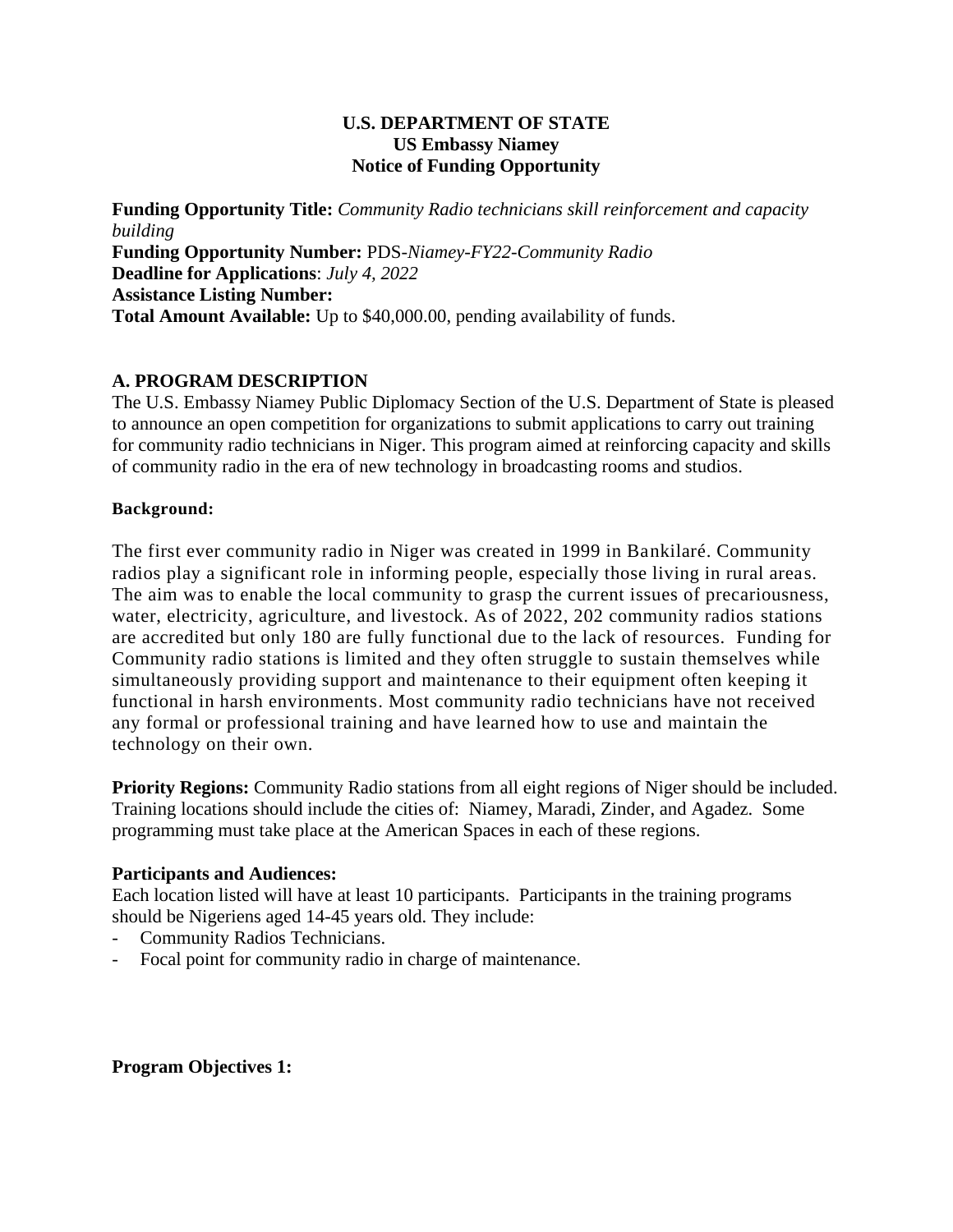The training should be hands on with participants being given time to practice. Proposals for projects must focus on the following the priorities:

- Understanding the broadcast room, studio, and production equipment
- Setting-up equipment for better results
- Getting ready for digital migration
- Pre-maintenance, maintenance, and repair, especially in austere environments with harsh conditions
- How to develop content to promote American English language learning, and/or good governance, and/or responsible citizenship such as through community service.

## **B. FEDERAL AWARD INFORMATION**

Length of performance period: Up to 12 months

Number of awards anticipated: The preference is for one (1) award which covers all locations, but smaller, location-specific awards will be considered if no qualified proposals covering all locations are submitted.

Programs start date: Program must begin by September 2022.

### **This notice is subject to availability of funding.**

### **Funding Instrument Type:** Grant.

**Program Performance Period**: Proposed programs should be completed in 12 months or less. U.S. Embassy will entertain applications for continuation grants funded under these awards beyond the initial budget period on a non-competitive basis subject to availability of funds, satisfactory progress of the program, and a determination that continued funding would be in the best interest of the U.S. Department of State.

## **C. ELIGILIBITY INFORMATION**

1. Eligible Applicants

Submissions are encouraged from **U.S. and Nigerien** entities with relevant programming and/or teaching experience. This experience should be documented in the proposal. Eligible entities include:

- Not-for-profit organizations, including think tanks and civil society/non-governmental organizations
- Public and private educational institutions
- Not-for-profit educational institutions
- Individuals
- Public International Organizations and Governmental institutions
- 2. Cost Sharing or Matching

Cost sharing is not a requirement.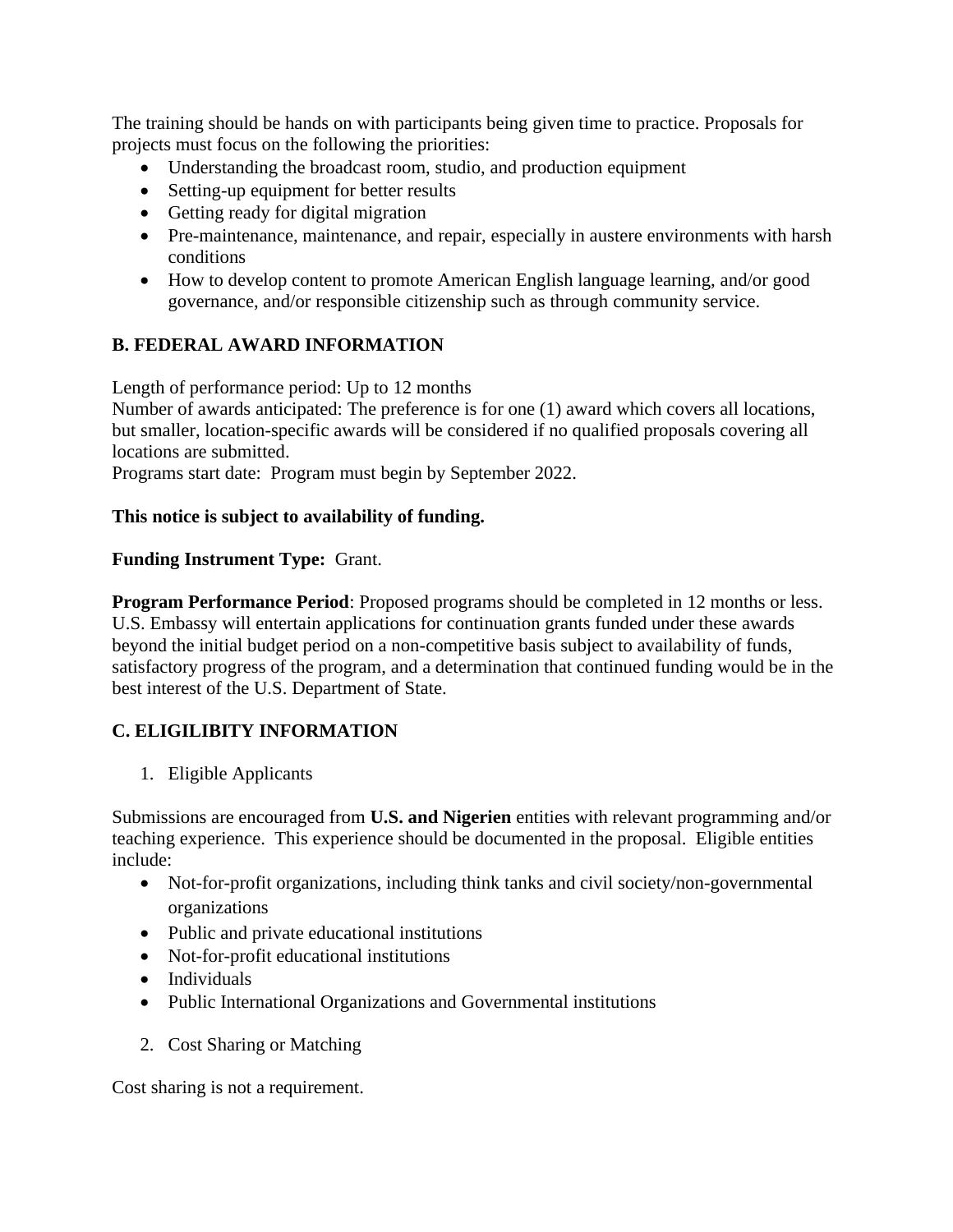3. Other Eligibility Requirements

Applicants are only allowed to submit one proposal per organization. If more than one proposal is submitted from an organization, all proposals from that institution will be considered ineligible for funding.

In order to be eligible to receive an award, all organizations must have a unique entity identifier, as well as a valid registration on www.SAM.gov. Please see Section D.3 for information on how to obtain these registrations. Individuals are not required to have a unique entity identifier or be registered in SAM.gov.

# **D. APPLICATION AND SUBMISSION INFORMATION**

1. Address to Request Application Package

Application forms should follow the content guidelines listed below and include a detailed budget. Proposals with the content and forms listed below must be sent electronically to *[NiameyPD@state.gov](mailto:NiameyPD@state.gov)*.

2. Content and Form of Application Submission

Please follow all instructions below carefully. Proposals that do not meet the requirements of this announcement or fail to comply with the stated requirements may be deemed ineligible.

#### **Content of Application**

Please ensure:

- The proposal clearly addresses the goals and objectives of this funding opportunity
- All documents are in English
- All budgets are in U.S. dollars
- All pages are numbered
- All documents are formatted to  $8\frac{1}{2} \times 11$  paper, and

• All Microsoft Word documents are single-spaced, 12 point Times New Roman font, with a minimum of 1-inch margins.

The following documents are **required**:

- **1. Mandatory application forms must be e-mailed to:** [NiameyPD@state.gov.](mailto:NiameyPD@state.gov)
	- a. [SF-424](javascript:downloadFile() (Application for Federal Assistance organizations) or SF-424-I (Application for Federal Assistance --individuals)
	- b. [SF-424A](javascript:downloadFile() (Budget Information for Non-Construction programs)
	- c. [SF-424B](javascript:downloadFile() (Assurances for Non-Construction programs)

**2. Summary Page:** Cover sheet stating the applicant's name and organization, proposal date, program title, program period proposed start and end date, and brief purpose of the program.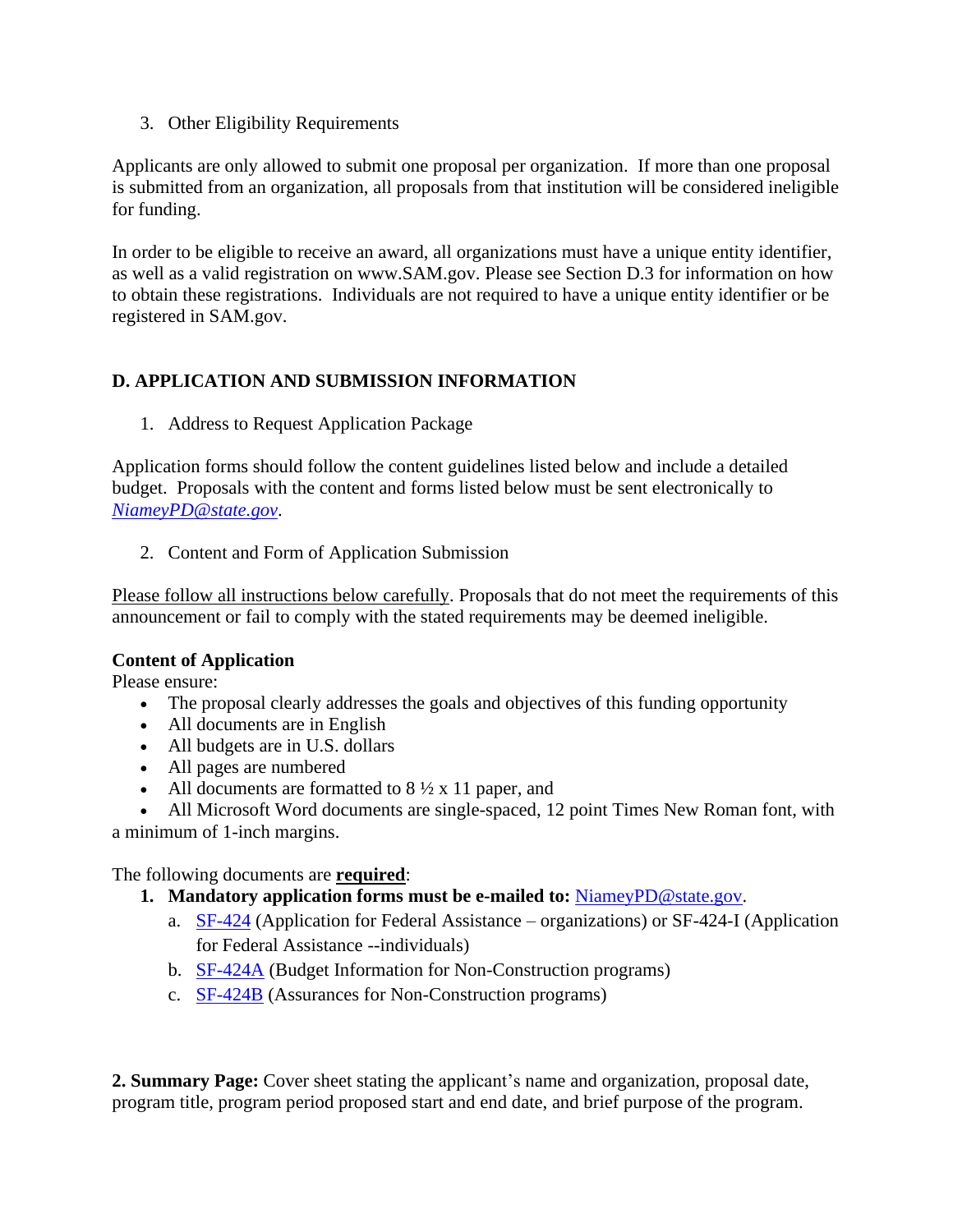- 3. **Proposal (20 pages maximum):** The proposal should contain sufficient information that anyone not familiar with it would understand exactly what the applicant wants to do. You may use your own proposal format, but it must include all the items below.
- 1. **Proposal Summary:** Short narrative that outlines the proposed program, including program objectives and anticipated impact.
- 2. **Introduction to the Organization or Individual applying**: A description of past and present operations, showing ability to carry out the program, including information on all previous grants from the U.S. Embassy and/or U.S. government agencies.
- 3. **Problem Statement:** Clear, concise, and well-supported statement of the problem to be addressed and why the proposed program is needed
- 4. **Program Goals and Objectives:** The "goals" describe what the program is intended to achieve. The "objectives" refer to the intermediate accomplishments on the way to the goals. These should be achievable and measurable.
- 5. **Program Activities**: Describe the program activities and how they will help achieve the objectives.
- 6. **Program Methods and Design**: A description of how the program is expected to work to solve the stated problem and achieve the goal. Include a logic model as appropriate.
- 7. **Proposed Program Schedule and Timeline:** The proposed timeline for the program activities. Include the dates, times, and locations of planned activities and events.
- 8. **Key Personnel:** Names, titles, roles and experience/qualifications of key personnel involved in the program. What proportion of their time will be used in support of this program?
- 9. **Program Partners:** List the names and type of involvement of key partner organizations and sub-awardees.
- 10. **Program Monitoring and Evaluation Plan:** This is an important part of successful grants. Throughout the timeframe of the grant, how will the activities be monitored to ensure they are happening in a timely manner, and how will the program be evaluated to make sure it is meeting the goals of the grant?
- 11. **Future Funding or Sustainability** Applicant's plan for continuing the program beyond the grant period, or the availability of other resources, if applicable.

**4. Budget Justification Narrative**: After filling out the SF-424A Budget (above), use a separate sheet of paper to describe each of the budget expenses in detail. See section *H. Other Information: Guidelines for Budget Submissions* below for further information.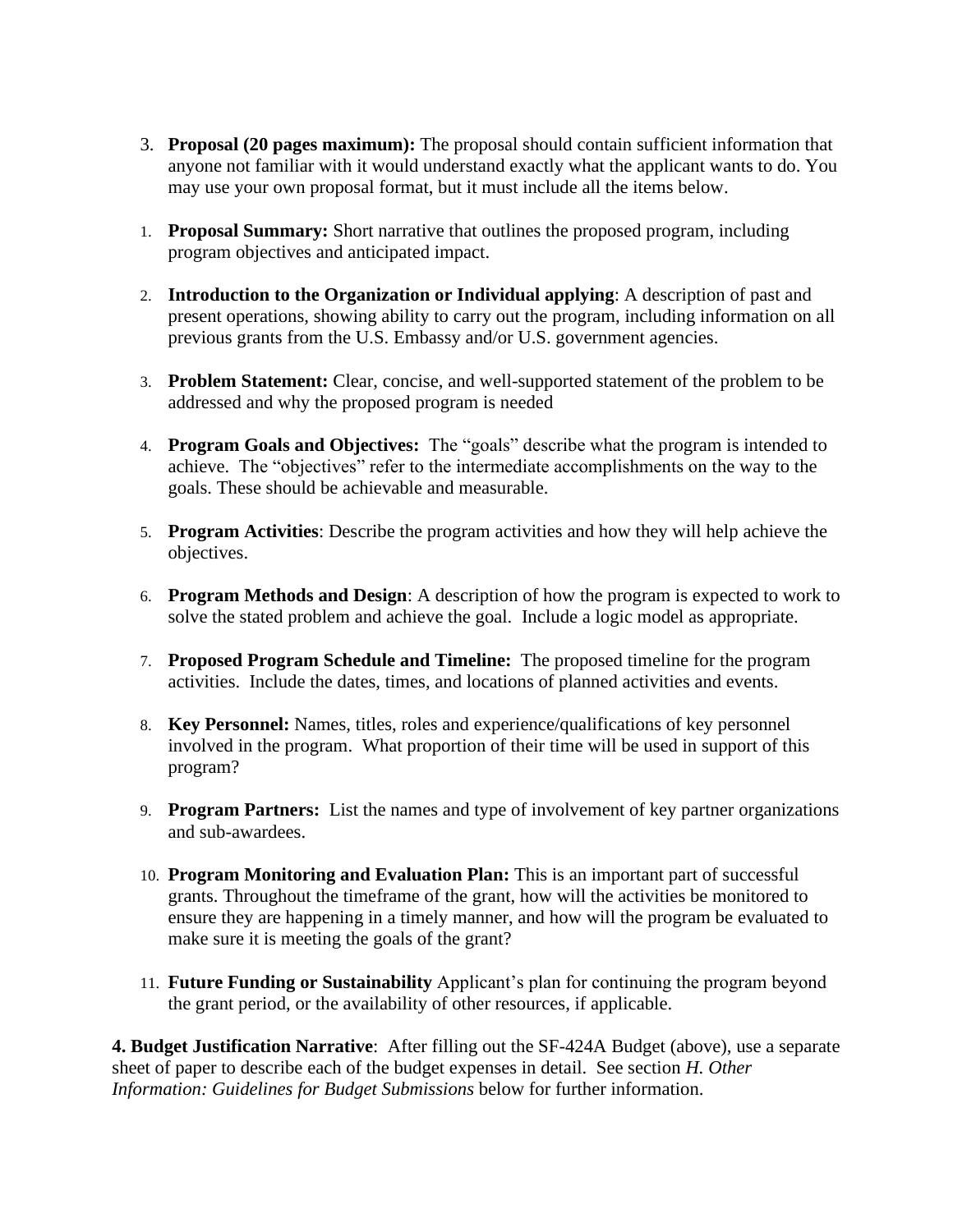## **Attachments:**

- 1-page CV or resume of key personnel who are proposed for the program
- Letters of support from program partners describing the roles and responsibilities of each partner
- If your organization has a Negotiated Indirect Cost Rate Agreement (NICRA) and includes NICRA charges in the budget, your latest NICRA should be included as a PDF file.
- Official permission letters, if required for program activities
- 4. Unique Entity Identifier and System for Award Management (SAM.gov)

## **Required Registrations:**

Any applicant listed on the Excluded Parties List System (EPLS) in the [System for Award](https://sam.gov/)  [Management \(SAM\)](https://sam.gov/) is not eligible to apply for an assistance award in accordance with the OMB guidelines at 2 CFR 180 that implement Executive Orders 12549 (3 CFR, 1986 Comp., p. 189) and 12689 (3 CFR, 1989 Comp., p. 235), "Debarment and Suspension." Additionally, no entity listed on the EPLS can participate in any activities under an award. All applicants are strongly encouraged to review the EPLS in SAM to ensure that no ineligible entity is included.

All organizations applying for grants (except individuals) must obtain these registrations. All are free of charge:

- Unique entity identifier from SAM.GOV
- NCAGE/CAGE code
- www.SAM.gov registration

Step 1: Apply for a Unique entity identifier and an NCAGE number (these can be completed simultaneously)

Unique entity identifier: Organizations must have a Unique entity identifier by by logging onto: [https://www.sam.gov](https://www.sam.gov/)

NCAGE application: Application page here: <https://eportal.nspa.nato.int/AC135Public/scage/CageList.aspx> Instructions for the NCAGE application process: [https://eportal.nspa.nato.int/AC135Public/Docs/US%20Instructions%20for%20NSPA%20NCA](https://eportal.nspa.nato.int/AC135Public/Docs/US%20Instructions%20for%20NSPA%20NCAGE.pdf) [GE.pdf](https://eportal.nspa.nato.int/AC135Public/Docs/US%20Instructions%20for%20NSPA%20NCAGE.pdf)

For NCAGE help from within the U.S., call 1-888-227-2423 For NCAGE help from outside the U.S., call 1-269-961-7766 Email NCAGE@dlis.dla.mil for any problems in getting an NCAGE code.

Step 2: After receiving the NCAGE Code, proceed to register in SAM.gov by logging onto: [https://www.sam.gov.](https://www.sam.gov/) SAM registration must be renewed annually.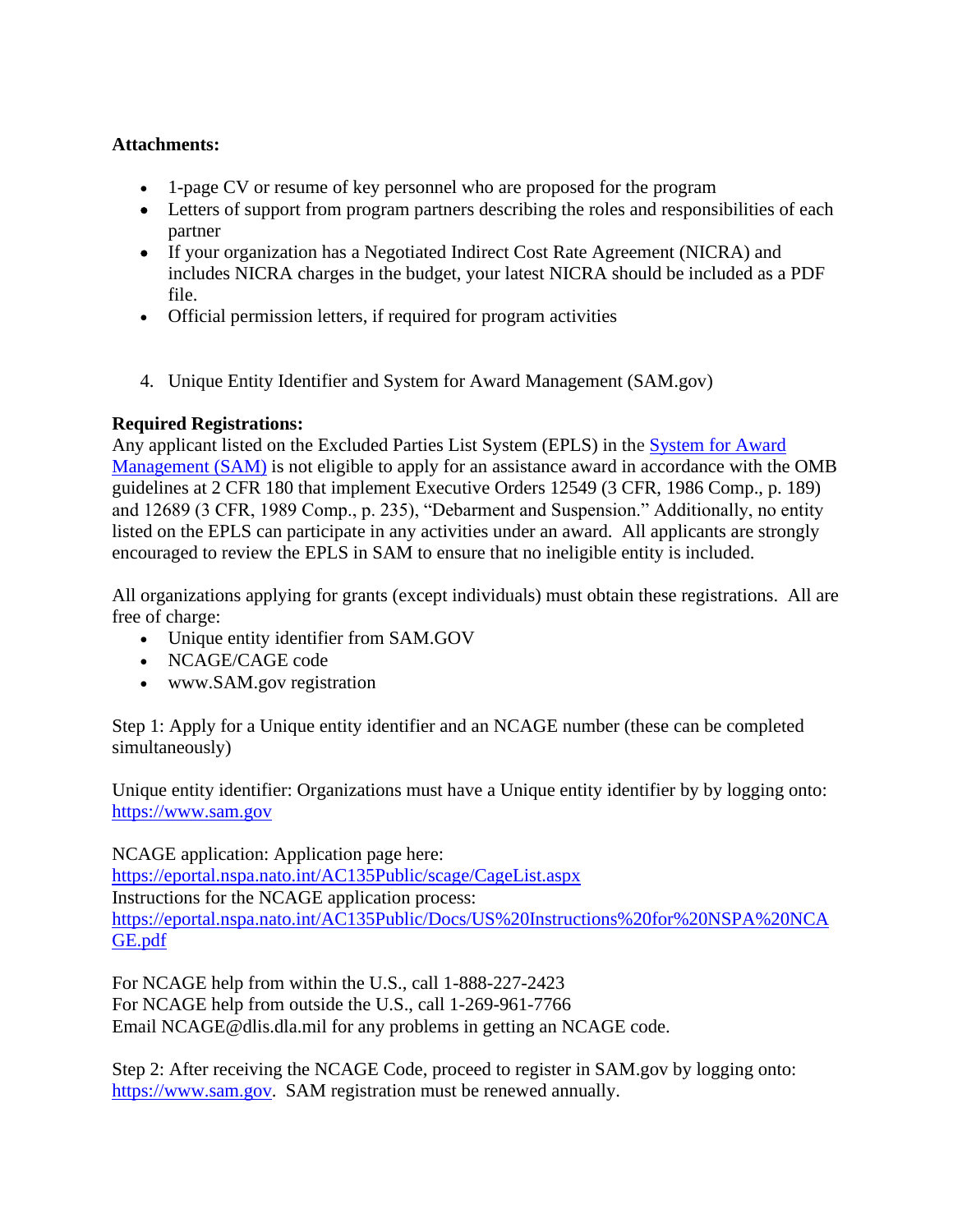## 5. Submission Dates and Times

Applications are due no later than 23:59 **July 4, 2022**.

- 6. Funding Restrictions
- 7. Other Submission Requirements

All application materials must be submitted by email to [NiameyPD@state.gov.](mailto:NiameyPD@state.gov)

## **E. APPLICATION REVIEW INFORMATION**

#### **Criteria used for evaluating the proposals are as follows:**

- Overall design and implementation plan for programs
- Target class sizes should range between 10 and 12 students.
- Competitive proposals will have 1.5 hours to 4 contact hours per week, with a minimum of 20 contact hours in total.
- Duration of the grant could be a maximum of two months
- The grantee is encouraged to recruit students and course attendees.
- The language of instruction is French or English
- The proposal must include detailed information about the project members and instructor(s), including CVs, resumes and other relevant professional experience.
- The instructors of the class should be trained teachers or working professionals in their fields of expertise
- Budget in the proposal must include:
	- 1- Cost of teaching materials for teachers and learning materials for students
	- 2- Salary of teachers
	- 3- Marketing and recruiting costs
	- 4- Field trips/Transportation cost (if any)
- The proposal must include a syllabus and a course monitoring and evaluation plan. Marketing strategies to recruit attendees are recommended but not required
- Provide post-course feedback on the students' performance.

#### **Project Evaluation Rubric**

**Quality and Feasibility of the Program Idea – 25 points:** The program idea is well developed, with details about how program activities will be carried out. The proposal includes a reasonable implementation timeline.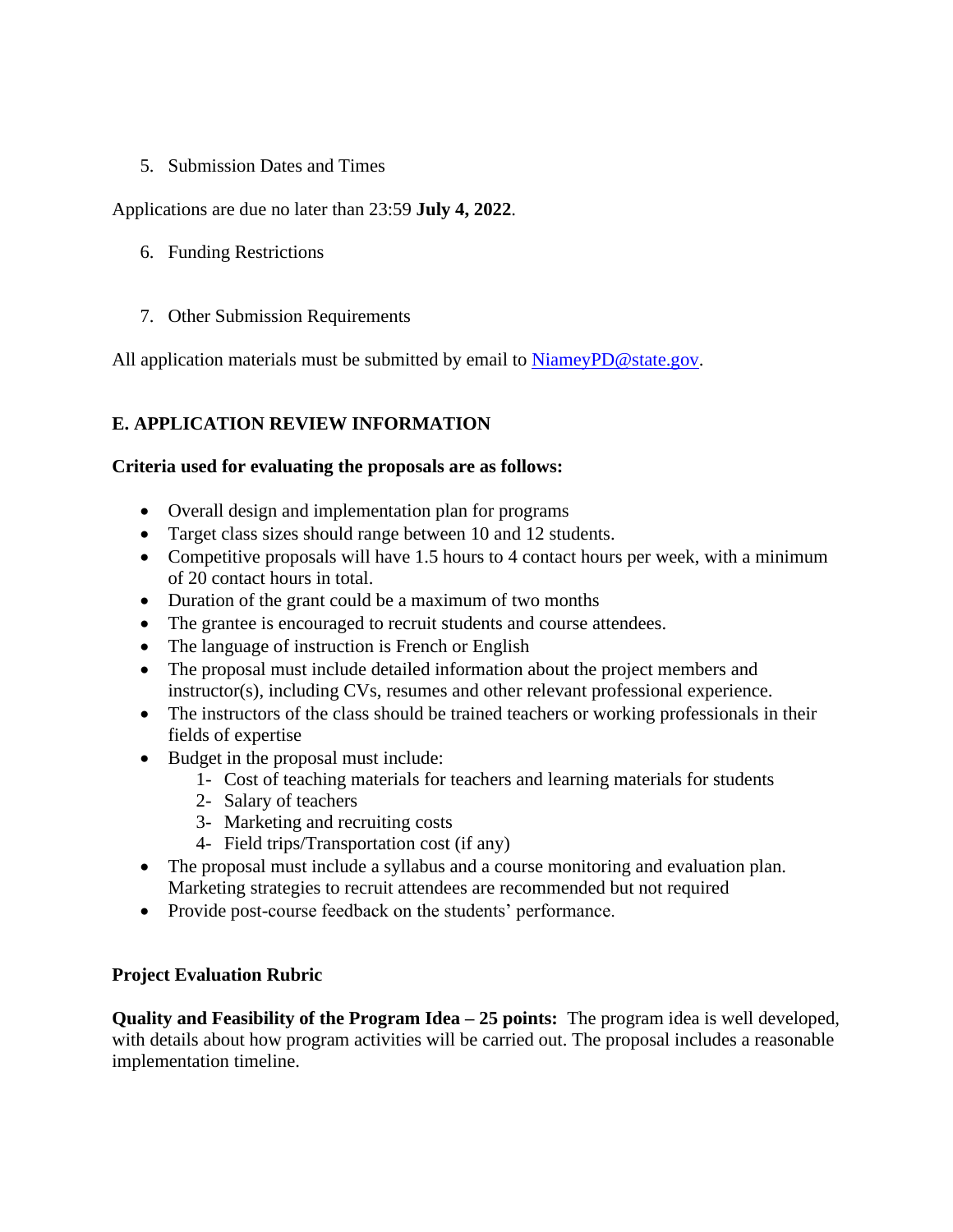**Organizational Capacity and Record on Previous Grants – 25 points:** The organization has expertise in its stated field and has the internal controls in place to manage federal funds. This includes a financial management system and a bank account.

**Multiplier Effect / Sustainability – 15 points:** Program activities will continue to have positive impact after the end of the program.

**Program Planning/Ability to Achieve Objectives – 15 points:** Goals and objectives are clearly stated and program approach is likely to provide maximum impact in achieving the proposed results.

**Monitoring and evaluation plan – 10 points:** Applicant demonstrates it is able to measure program success against key indicators and provides milestones to indicate progress toward goals outlined in the proposal. The program includes output and outcome indicators and shows how and when those will be measured.

**Budget – 10 points:** The budget justification is detailed. Costs are reasonable in relation to the proposed activities and anticipated results. The budget is realistic, accounting for all necessary expenses to achieve proposed activities.

### **Review and Selection Process**

A review committee will evaluate all eligible applications.

## **Federal Awardee Performance & Integrity Information System (FAPIIS)**

For any Federal award under a notice of funding opportunity, if the Federal awarding agency anticipates that the total Federal share will be greater than the simplified acquisition threshold on any Federal award under a notice of funding opportunity may include, over the period of performance (see §200.88 Simplified Acquisition Threshold), this section must also inform applicants:

i. That the Federal awarding agency, prior to making a Federal award with a total amount of Federal share greater than the simplified acquisition threshold, is required to review and consider any information about the applicant that is in the designated integrity and performance system accessible through SAM (currently FAPIIS) (see 41 U.S.C. 2313).

ii. That an applicant, at its option, may review information in the designated integrity and performance systems accessible through SAM and comment on any information about itself that a Federal awarding agency previously entered and is currently in the designated integrity and performance system accessible through SAM;

iii. That the Federal awarding agency will consider any comments by the applicant, in addition to the other information in the designated integrity and performance system, in making a judgment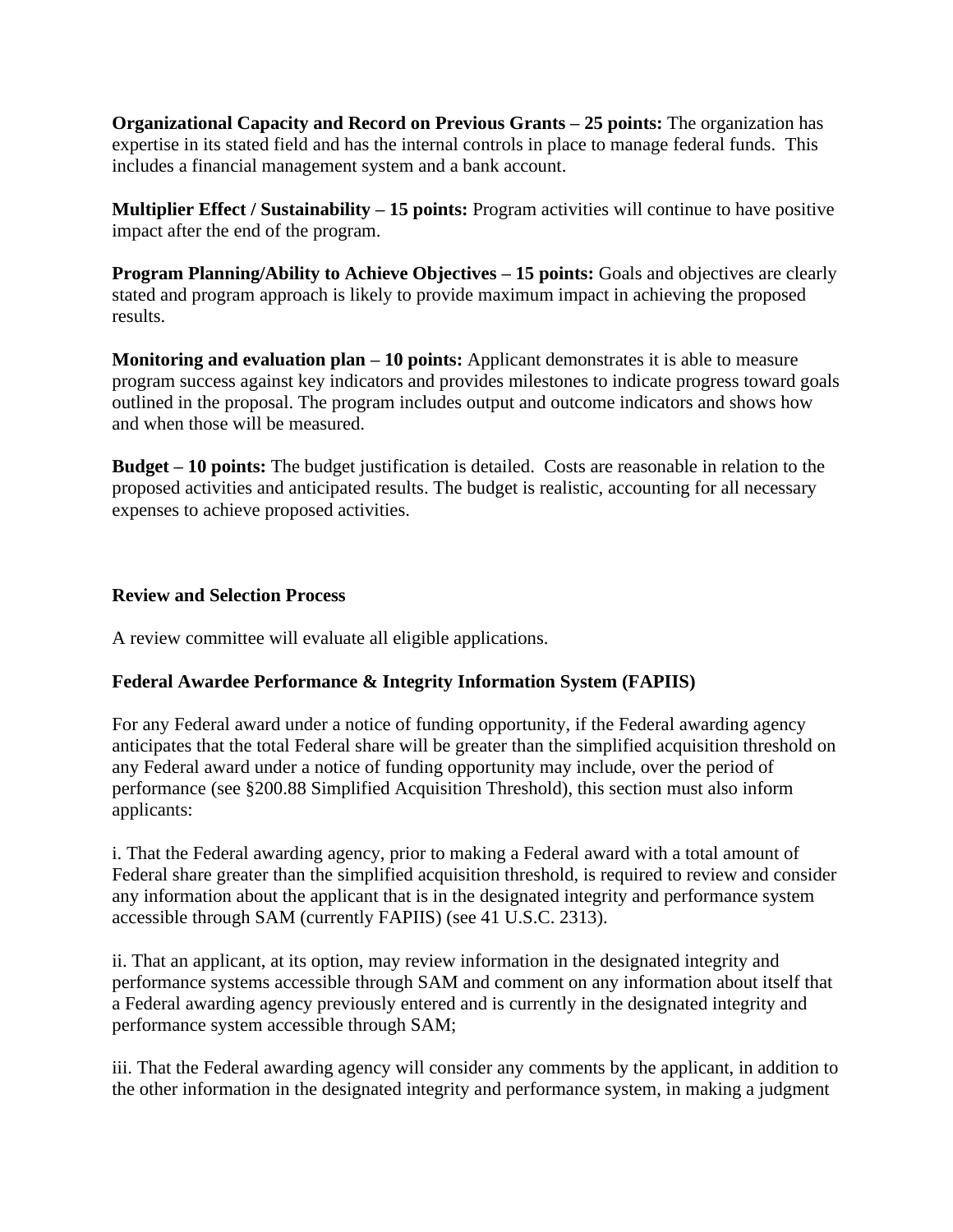about the applicant's integrity, business ethics, and record of performance under Federal awards when completing the review of risk posed by applicants as described in §200.206 Federal awarding agency review of risk posed by applicants.

## **Anticipated Announcement and Federal Award Dates May 3, 2022**

# **F. FEDERAL AWARD ADMINISTRATION INFORMATION**

## **1. Federal Award Notices**

The grant award or cooperative agreement will be written, signed, awarded, and administered by the Grants Officer. The assistance award agreement is the authorizing document and it will be provided to the recipient for review and signature by email. The recipient may only start incurring program expenses beginning on the start date shown on the grant award document signed by the Grants Officer.

If a proposal is selected for funding, the Department of State has no obligation to provide any additional future funding. Renewal of an award to increase funding or extend the period of performance is at the discretion of the Department of State.

Issuance of this NOFO does not constitute an award commitment on the part of the U.S. government, nor does it commit the U.S. government to pay for costs incurred in the preparation and submission of proposals. Further, the U.S. government reserves the right to reject any or all proposals received.

## **Payment Method:**

Payment method will depend on length of project and amount of total grant.

# **2. Administrative and National Policy Requirements**

Before applying, applicants should review all the terms and conditions and required certifications which will apply to this award, to ensure that they will be able to comply.

These include:

- 2 CFR 25 [UNIVERSAL IDENTIFIER AND SYSTEM FOR AWARD](https://www.ecfr.gov/cgi-bin/text-idx?SID=81a5f41de81c46a9844617d93a9db081&mc=true&node=pt2.1.25&rgn=div5)  [MANAGEMENT](https://www.ecfr.gov/cgi-bin/text-idx?SID=81a5f41de81c46a9844617d93a9db081&mc=true&node=pt2.1.25&rgn=div5)
- 2 CFR 170 [REPORTING SUBAWARD AND EXECUTIVE COMPENSATION](https://www.ecfr.gov/cgi-bin/text-idx?SID=81a5f41de81c46a9844617d93a9db081&mc=true&node=pt2.1.170&rgn=div5)  [INFORMATION](https://www.ecfr.gov/cgi-bin/text-idx?SID=81a5f41de81c46a9844617d93a9db081&mc=true&node=pt2.1.170&rgn=div5)
- 2 CFR 175 [AWARD TERM FOR TRAFFICKING IN PERSONS](https://www.ecfr.gov/cgi-bin/text-idx?SID=81a5f41de81c46a9844617d93a9db081&mc=true&node=pt2.1.175&rgn=div5)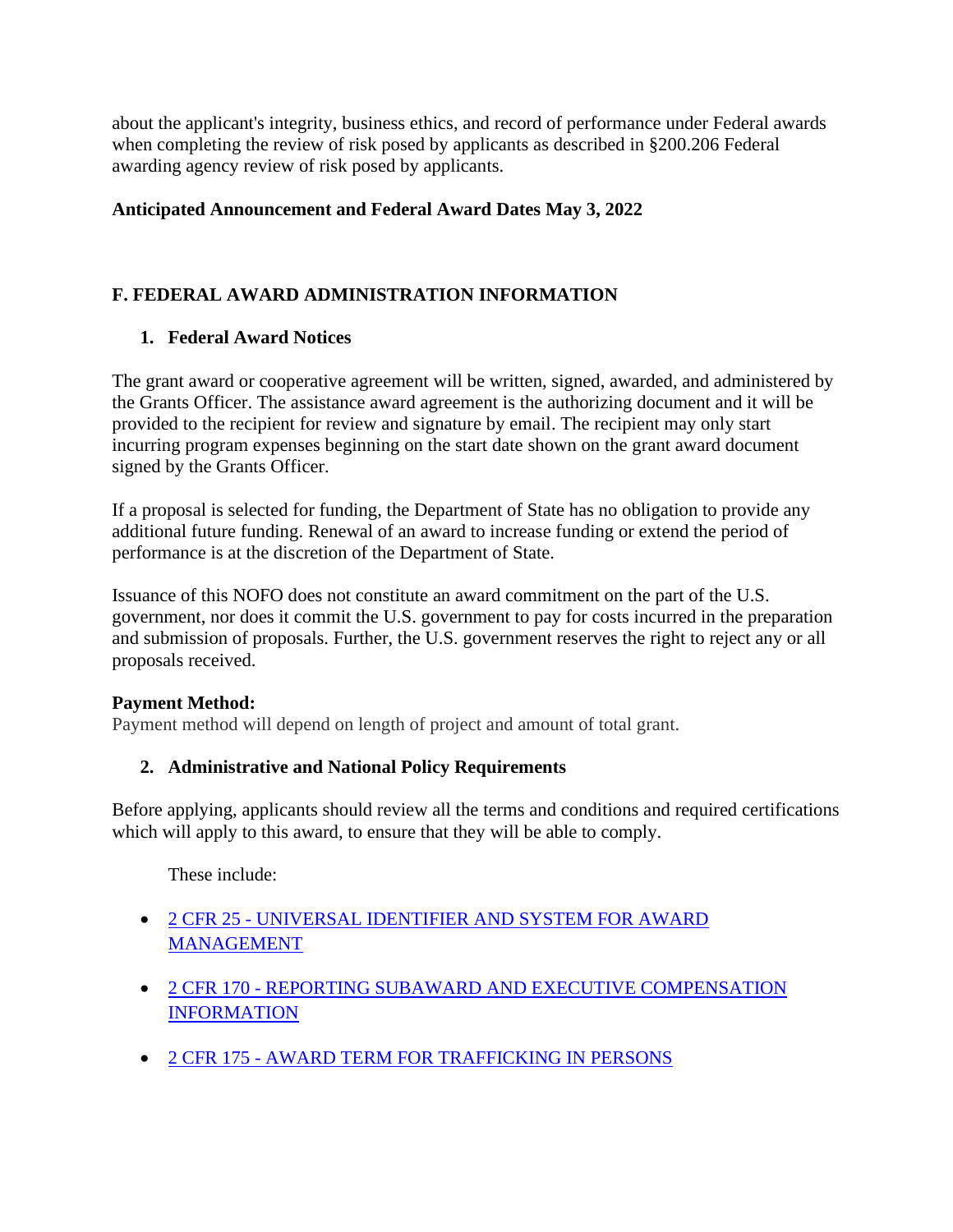- 2 CFR 182 [GOVERNMENTWIDE REQUIREMENTS FOR DRUG-FREE](https://www.ecfr.gov/cgi-bin/text-idx?SID=81a5f41de81c46a9844617d93a9db081&mc=true&node=pt2.1.182&rgn=div5)  [WORKPLACE \(FINANCIAL ASSISTANCE\)](https://www.ecfr.gov/cgi-bin/text-idx?SID=81a5f41de81c46a9844617d93a9db081&mc=true&node=pt2.1.182&rgn=div5)
- 2 CFR 183 [NEVER CONTRACT WITH THE ENEMY](https://www.ecfr.gov/cgi-bin/text-idx?SID=81a5f41de81c46a9844617d93a9db081&mc=true&node=pt2.1.183&rgn=div5)
- 2 CFR 600 [DEPARTMENT OF STATE REQUIREMENTS](https://www.ecfr.gov/cgi-bin/text-idx?SID=81a5f41de81c46a9844617d93a9db081&mc=true&tpl=/ecfrbrowse/Title02/2chapterVI.tpl)
- [U.S. DEPARTMENT OF STATE STANDARD TERMS AND CONDITIONS](https://www.state.gov/about-us-office-of-the-procurement-executive/)

In accordance with the Office of Management and Budget's guidance located at 2 CFR part 200, all applicable Federal laws, and relevant Executive guidance, the Department of State will review and consider applications for funding, as applicable to specific programs, pursuant to this notice of funding opportunity in accordance with the following: NOTE:

- President's September 2, 2020 memorandum, entitled *Memorandum on Reviewing Funding to State and Local Government Recipients of Federal Funds that Are Permitting Anarchy, Violence, and Destruction in American Cities*;
- *Executive Order on Protecting American Monuments, Memorials, and Statues and Combating Recent Criminal Violence* (E.O. 13933); and
- [Guidance for Grants and Agreements in Title 2 of the Code of Federal Regulations](https://www.ecfr.gov/cgi-bin/text-idx?SID=81a5f41de81c46a9844617d93a9db081&mc=true&node=pt2.1.200&rgn=div5) (2) CFR), as updated in the Federal Register's 85 FR 49506 on August 13, 2020, particularly on:
	- o Selecting recipients most likely to be successful in delivering results based on the program objectives through an objective process of evaluating Federal award applications (2 CFR part 200.205),
	- o Prohibiting the purchase of certain telecommunication and video surveillance services or equipment in alignment with section 889 of the National Defense Authorization Act of 2019 (Pub. L. No. 115—232) (2 CFR part 200.216),
	- o Promoting the freedom of speech and religious liberty in alignment with *Promoting Free Speech and Religious Liberty* (E.O. 13798) and *Improving Free Inquiry, Transparency, and Accountability at Colleges and Universities* (E.O. 13864) (§§ 200.300, 200.303, 200.339, and 200.341),
	- o Providing a preference, to the extent permitted by law, to maximize use of goods, products, and materials produced in the United States (2 CFR part 200.322), and
	- o Terminating agreements in whole or in part to the greatest extent authorized by law, if an award no longer effectuates the program goals or agency priorities (2 CFR part 200.340).

# **3. Reporting**

**Reporting Requirements:** Recipients will be required to submit financial reports and program reports. The award document will specify how often these reports must be submitted. Reports must outline program activities completed, an evaluation of the activities, and a financial report.

Applicants should be aware of the post award reporting requirements reflected in 2 CFR 200 [Appendix XII—Award Term and Condition for Recipient Integrity and Performance Matters.](https://www.ecfr.gov/cgi-bin/retrieveECFR?gp=&SID=027fb85899500d580fc71df69d11573a&mc=true&n=pt2.1.200&r=PART&ty=HTML%20-%20ap2.1.200_1521.i#ap2.1.200_1521.xii)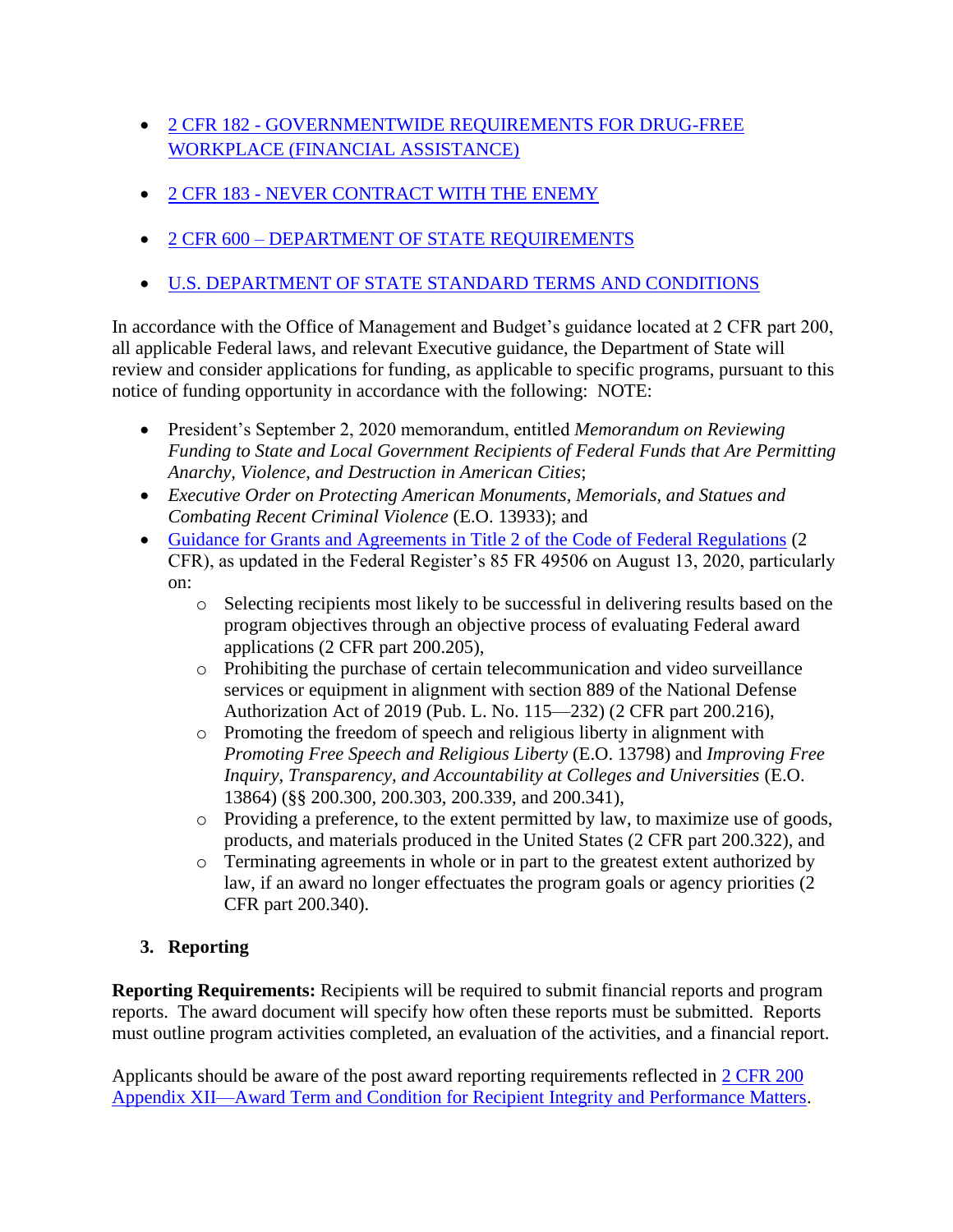**Foreign Assistance Data Review:** As required by Congress, the Department of State must make progress in its efforts to improve tracking and reporting of foreign assistance data through the Foreign Assistance Data Review (FADR). The FADR requires tracking of foreign assistance activity data from budgeting, planning, and allocation through obligation and disbursement. Successful applicants will be required to report and draw down federal funding based on the appropriate FADR Data Elements, indicated within their award documentation. In cases of more than one FADR Data Element, typically program or sector and/or regions or country, the successful applicant will be required to maintain separate accounting records.

## **G. FEDERAL AWARDING AGENCY CONTACTS**

If you have any questions about the grant application process, please contact: [NiameyPD@state.gov.](mailto:NiameyPD@state.gov)

# **H. OTHER INFORMATION**

### **Guidelines for Budget Justification**

Personnel and Fringe Benefits: Describe the wages, salaries, and benefits of temporary or permanent staff who will be working directly for the applicant on the program, and the percentage of their time that will be spent on the program.

Travel: Estimate the costs of travel and per diem for this program, for program staff, consultants or speakers, and participants/beneficiaries. If the program involves international travel, include a brief statement of justification for that travel.

Equipment: Describe any machinery, furniture, or other personal property that is required for the program, which has a useful life of more than one year (or a life longer than the duration of the program), and costs at least \$5,000 per unit.

Supplies: List and describe all the items and materials, including any computer devices, that are needed for the program. If an item costs more than \$5,000 per unit, then put it in the budget under Equipment.

Contractual: Describe goods and services that the applicant plans to acquire through a contract with a vendor. Also describe any sub-awards to non-profit partners that will help carry out the program activities.

Other Direct Costs: Describe other costs directly associated with the program, which do not fit in the other categories. For example, shipping costs for materials and equipment or applicable taxes. All "Other" or "Miscellaneous" expenses must be itemized and explained.

Indirect Costs: These are costs that cannot be linked directly to the program activities, such as overhead costs needed to help keep the organization operating. If your organization has a Negotiated Indirect Cost Rate (NICRA) and includes NICRA charges in the budget, attach a